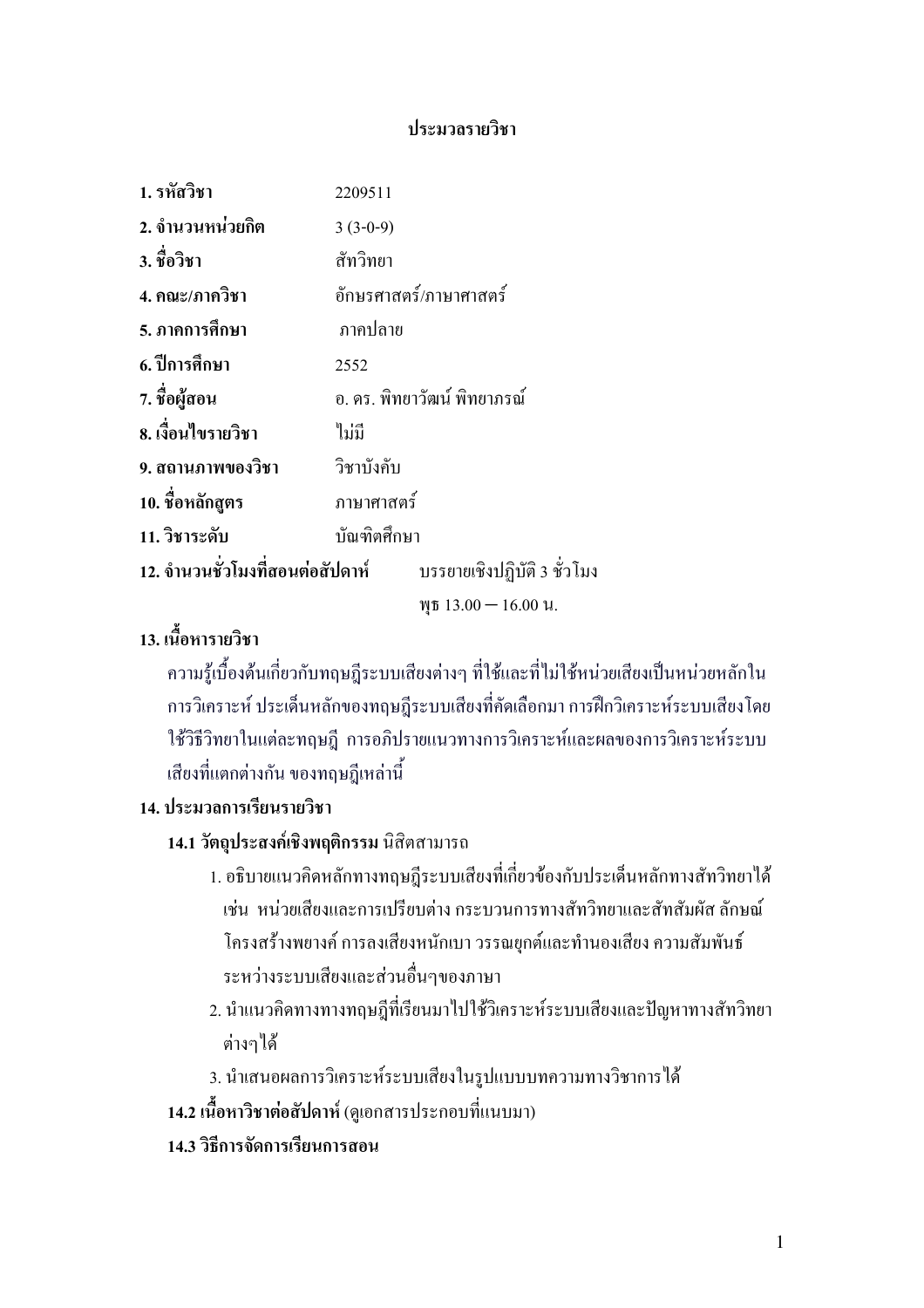- การบรรยายเชิงอภิปราย
- แบบฝึกหัด
- การระดมสมองและการอภิปรายกรณีศึกษา
- การบำเสบอผลการสืบค้บหรือผลของงาบที่ได้บอบหมาย

### 14.3 การวัดผลการเรียน

| - สอบย่อย                  | ร้อยละ $10$ |
|----------------------------|-------------|
| - แบบฝึกหัด                | ร้อยละ 45   |
| - โครงการวิจัยประจำภาค     | ร้อยละ 35   |
| (ดูเอกสารประกอบที่แนบมา)   |             |
| - การมีส่วนร่วมในชั้นเรียน | ร้อยละ 10   |

### 14.3 สื่อการสอน

- สื่อนำเสนอในรูปแบบ Powerpoint
- สื่ออิเล็กทรอบิกส์/เว็บไซต์
- แบบฝึกหัดด้านการวิเคราะห์ระบบเสียง

# 15. รายชื่อหนังสืออ่านประกอบ

### 15.1 หนังสือบังคับ

กัลยา ติงศภัทิย์, มรว. มปป. แบบฝึกหัดสำหรับศึกษาด้วยตนเอง รายวิชา 2209511. จิมมี่ จี. แฮริส และธีระพันธ์ วงศ์ใทย. 2516. *แบบฝึกวิเคราะห์ระบบเสียงในภาษา*. กรุงเทพฯ: โรงพิมพ์ครุสภาลาดพร้าว.

Kager, R. 1999. Optimality Theory. Cambridge: Cambridge University Press.

Odden, D. 2005. Introducing Phonology. Cambridge: Cambridge University Press.

### 15.2 หนังสืออ่านเพิ่มเติม

วิโรจน์ อรุณมานะกุล. ยังไม่ตีพิมพ์. เอกสารคำสอนวิชาทฤษฎีภาษาศาสตร์. ภาควิชา ภาษาศาสตร์ คณะอักษรศาสตร์ จุฬาลงกรณ์มหาวิทยาลัย.

[http://pioneer.chula.ac.th/~awirote/2209621/Lx621-51b.pdf]

อภิลักษณ์ ธรรมทวีธิกุล. 2547. *สัทวิทยา: การวิเคราะห์ระบบเสียงในภาษา*. กรุงเทพฯ: สำนักพิมพ์มหาวิทยาลัยเกษตรศาสตร์

Anderson, S. 1985. Phonology in the Twentieth Century. Chicago: the University of Chicago Press.

Archangeli, D. and Pulleyblank D. 1994. Grounded Phonology. Cambridge, MA: MIT Press.

Bao Z. 1999. The structure of tone. Oxford: Oxford University Press.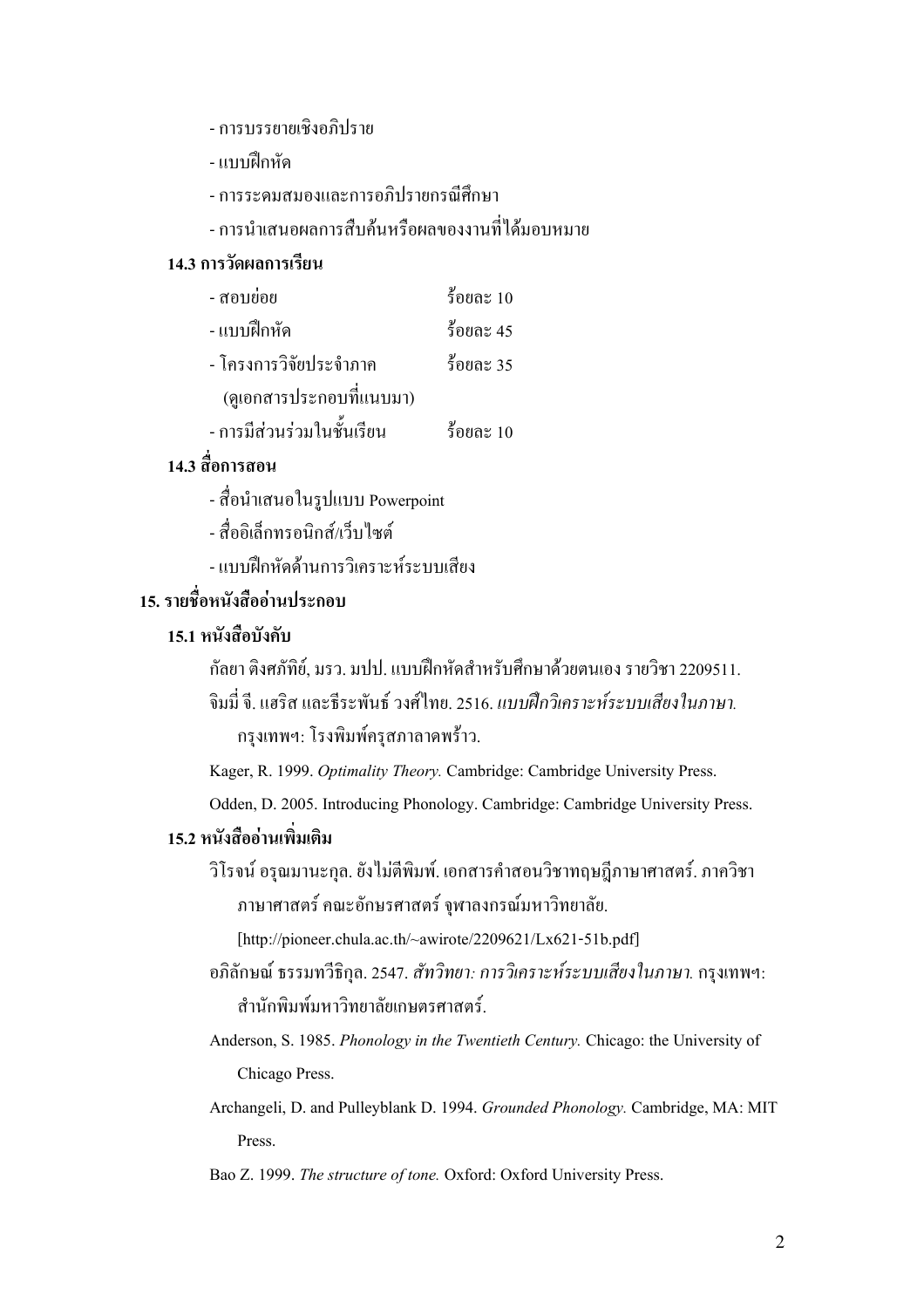- Blevins, J. 2004. Evolutionary phonology: the emergence of sound patterns. Cambridge: Cambridge University Press
- Burton-Robert, N., Carr, P., and Docherth, G. (eds.). 2000. Phonological knowledge: conceptual and empirical issues. Oxford: Oxford University Press.
- Bybee, J. 2001. Phonology and language use. Cambridge: Cambridge University Press.
- Chen, M. 2000. Tone sandhi: patterns across Chinese dialects. Cambridge: Cambridge University Press.
- Chomsky, N. and Halle, M. 1968. Sound pattern of English. New York: Harper&Row.
- Couper-Kuhlen, E. and Selting, M. (eds). 1996. Prosody in conversation: Interaction studies. Cambridge: Cambridge University Press.
- de Lacy, P. 2007. The Cambridge Handbook of Phonology. Cambridge; New York: Cambridge University Press.
- Féry, C. and de Vijver, R. 2003. The syllable in Optimality Theory. Cambridge: Cambridge University Press.
- Fox, A. 2002. Prosodic features and prosodic structure: the phonology of suprasegmental. Oxford: Oxford University Press.
- Goldsmith, J. 1996. Handbook of phonological theory. Malden, MA: Blackwell.
- Goldsmith, J. 1999. Phonological theory: the essential readings. Malden, MA: Blackwell.
- Gussenhoven, C. 2002. Phonology: analysis and theory. Cambridge: Cambridge University Press.
- Gussenhoven, C. 2004. The phonology of tone and intonation. Cambridge: Cambridge University Press.
- Hall, T. A. (ed.) 2001. Distinctive feature theory. Berlin/New York: Mouton de Gruyter.
- Hall, T. A., and Kleinhenz, U. (eds.) 1999. Studies on the phonological word. Amsterdam/Philadelphia: John Benjamins Publishing Company.
- Halle, M. and Clements, G. N. 1992. Problem book in phonology: a workbook for introductory courses in linguistics and modern phonology. Cambridge: Cambridge University Press.
- Hammond, M. 1999. The phonology of English: A Prosodic Optimality-Theoretic approach. Oxford: Oxford University Press.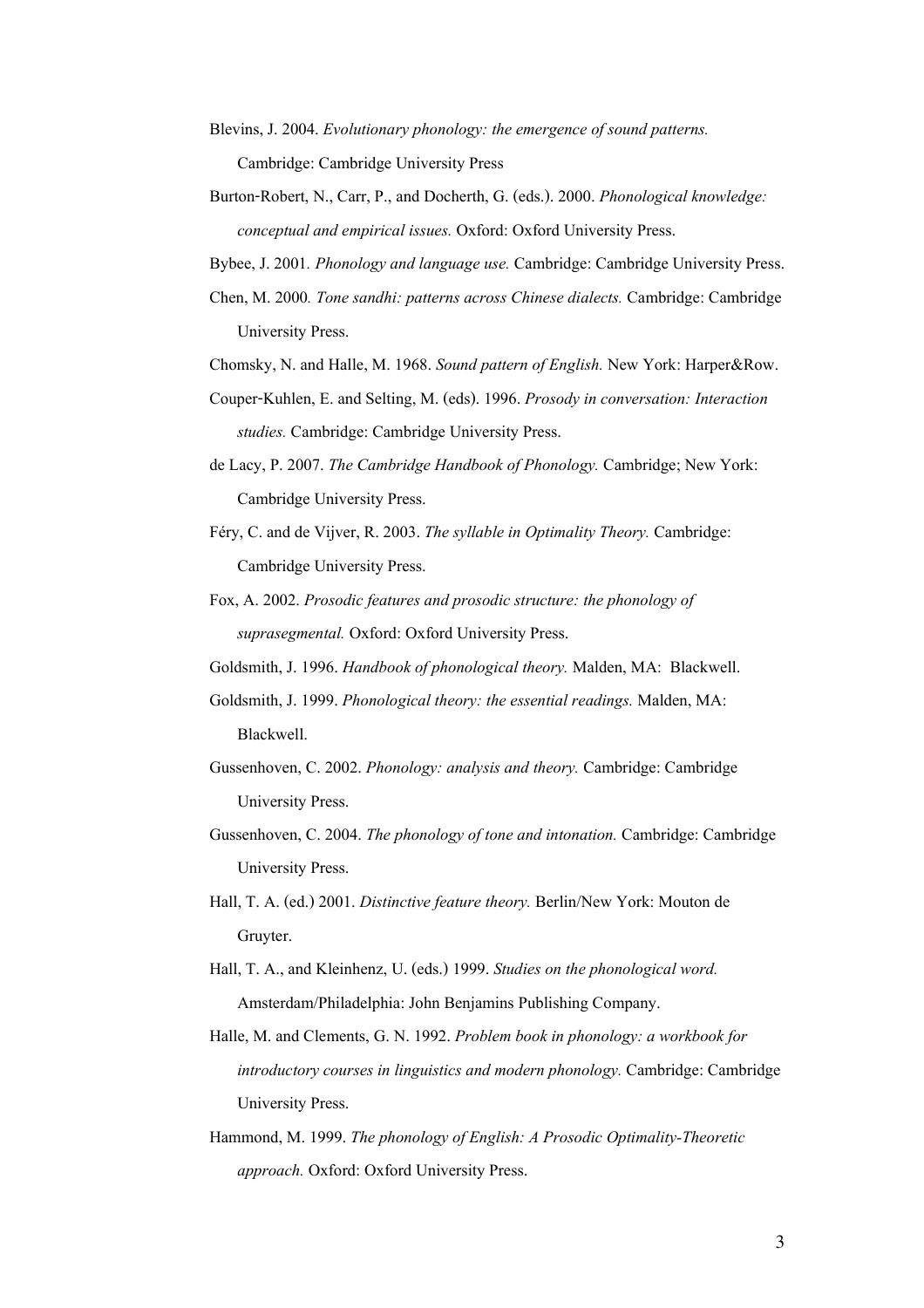- Hayes, B. 1995. Metrical stress theory: principles and case studies. Chicago: University of Chicago Press.
- Hirst, D. and Di Cristo, A. (eds.) 1998. Intonation systems: A survey of twenty languages. Cambridge: Cambridge University Press.
- Jun, S. (ed.) 2005. Prosodic typology: the phonology of intonation and phrasing. Oxford: Oxford University Press.

Kaye, H. Phonology: a Cognitive view. Hillside, NJ: LEA.

Keating, P. 1982. A survey of phonological features. Bloomington, IN: the Indiana University Linguistics Club.

Ladd, R. 1998. Intonational phonology. Cambridge: Cambridge University Press.

Nespor, M. and Vogel, I. 1986. Prosodic Phonology. Dordrecht: Foris.

Pulleyblank, D. 1986. Tone in Lexical Phonology. Dordrecht: D. Reidel Publishing.

Shane, S. 1973. Generative Phonology. Englewood Cliffs, NJ: Prentice-Hall Inc.

Yip, M. 2002. Tone. Cambridge: Cambridge University Press.

### 15.3 วาร<mark>สาร</mark>

Phonology. Cambridge: Cambridge University Press.

Phonology and Phonetics. Berlin: Mouton de Gruyter.

#### 15.4 บทความ

Beckman, M. and Pierrehumbert, J. 1986. Intonational Structure in Japanese and English. Phonology Yearbook, 3: 15-70.

Bennett, J. F. 1994. Iambicity in Thai. Studies in the Linguistic Sciences, 24(1/2): 39-57.

- Clements, G. N. 1985. The geometry of phonological features. Phonology Yearbook, 2: 225-252 (Reprinted in Goldsmith 1996).
- Goldsmith, J. 1976. An overview of autosegmental phonology. Linguistic Analysis, 2(1): 23-68 (Reprinted in Goldsmith 1996).

Gussenhoven, C. 2007. Intonation. In P. de Lacy, The Cambridge Handbook of Phonology, 253-280. Cambridge: Cambride University Press.

- Hale, M, and Reiss, C. 2000. Phonology as cognition. In N. Burton-Roberts. P. Carr, and G. Docherty (eds.), Phonological knowledge: conceptual and empirical issues, 161-84. Oxford: Oxford University Press.
- Hayes, Bruce and Abad, May. 1989. Reduplication and syllabification in Ilokano. Lingua, 77: 331-374.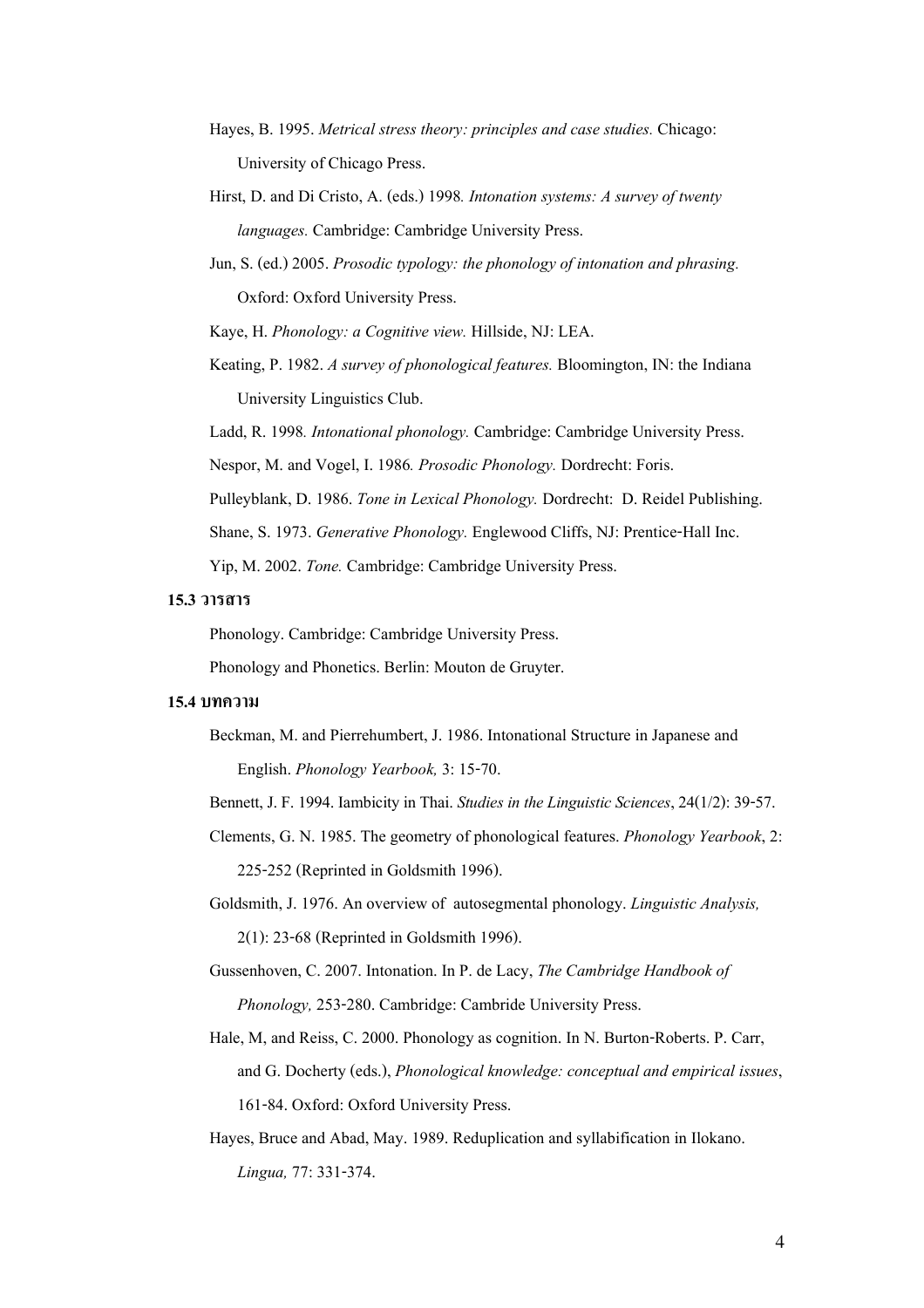Hyman, L. 2006. Word-prosodic typology. Phonology, 23: 225-257.

- Inkelas, S. and Zec, D. 1996. Syntax-phonology interface. In J. A. Goldsmith (ed.), the Handbook of phonological theory, 535-549. Malden, MA: Blackwell.
- Kager, R. 2007. Feet and metrical stress. In P. de Lacy, The Cambridge Handbook of Phonology, 195-228. Cambridge: Cambride University Press.
- Kallayanamit, S. 2004. Intonation in Standard Thai: Contours, Registers and Boundary Tones.
- Keating, P. 1990. Phonetic representations in generative grammar. Journal of Phonetics, 18: 321-334.
- Kisparsky. P. 1985. Some consequences of Lexical Phonology. Phonology, 2: 85-138.
- Kisseberth, C. 1970. On the functional unity of phonological rules. Linguistic inquiry, 1: 291-306.
- Liberman, M. and Prince, A. 1977. On stress and linguistic rhythm. Linguistic Inquiry, 8: 249-336 (Reprinted in Goldsmith 1996).
- Morén, B. and Zsiga, E. 2006. The lexical and post-lexical phonology of Thai tones. Natural Language and Linguistic Theory, 24: 113-178.
- Nespor, M. and Vogel, I. 1982. Prosodic domains of external sandhi rules. In H. van der Hulst and N. Smith (eds.), The structure of phonological representations, 225- 255. Dordrecht: Foris.
- Selkirk, E. 1995. The prosodic structure of function words. In J. L. Morgan, and K. Demuth (eds.), Signal to syntax: bootstrapping from speech to grammar in early acquisition, 187-213. Mahwah, NJ: L. Erlbaum Associates.
- Tumtavitikul, A. 1993. Perhaps, the tones are in the consonants. Mon-Khmer Studies, 23: 11-41.
- Yip, M. 1996. Tone in East Asian languages. In J. A. Goldsmith (ed.), the Handbook of phonological theory, 476-494. Malden, MA: Blackwell.
- Zec, D. 2007. The syllable. In P. de Lacy, The Cambridge Handbook of Phonology, 161-194. Cambridge: Cambride University Press.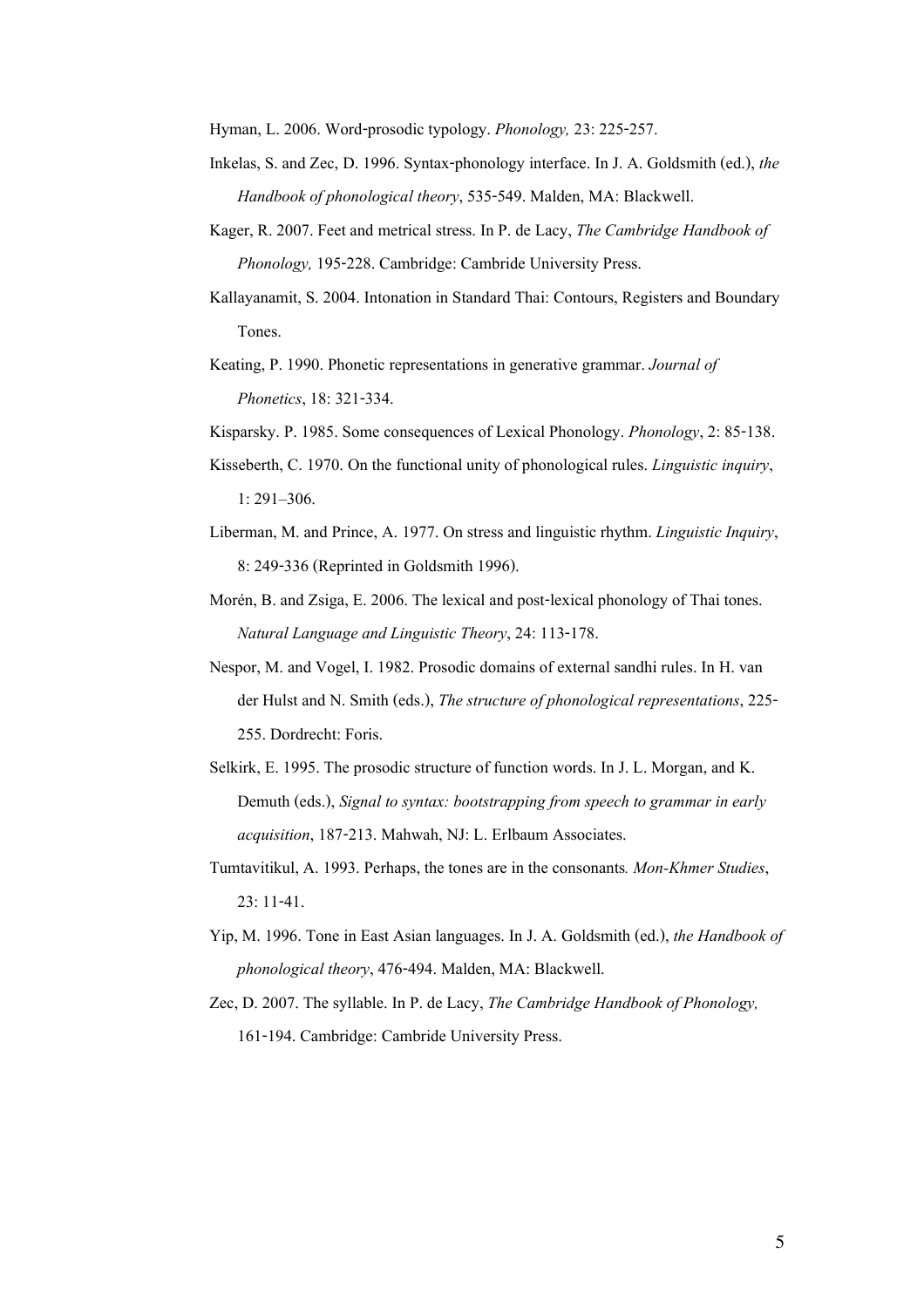# เนื้อหารายวิชาต่อสัปดาห์

|                          | วันที่       | ้เนื้อหา                                    | สิ่งที่ต้องอ่าน                                   | สิ่งที่ต้องส่ง |
|--------------------------|--------------|---------------------------------------------|---------------------------------------------------|----------------|
|                          | 28 ตุลาคม    | - แนะนำรายวิชา                              | Odden (2005: 1-41)                                |                |
|                          |              | - ทบทวนความรู้เบื้องต้นทางสัทศาสตร์         | ึกัลยา (บทที่ 1)                                  |                |
| $\overline{2}$           | 4 พฤศจิกายน  | - หน่วยเสียงและเสียงย่อย                    | Odden (2005: 43-65)                               | สอบย่อย $(1)$  |
|                          |              |                                             | จิมมี่ แฮริส และธีระพันธ์ วงศ์ไทย (2516: 1-17)    |                |
|                          |              |                                             | ึกัลยา (บทที่ 3-5)                                |                |
| 3                        | 11 พฤศจิกายน | - สัทสัมผัส                                 | จิมมี่ แฮริส และธีระพันธ์ วงศ์ไทย (2516: 18-66)   | แบบฝึกหัด (1)  |
|                          |              |                                             | กัลยา (บทที่ 6-7)                                 |                |
| $\overline{\mathcal{A}}$ | 18 พฤศจิกายน | - การเปลี่ยนรูปแปรของหน่วยคำ                | ์ จิมมี่ แฮริส และธีระพันธ์ วงศ์ไทย (2516: 67-85) | แบบฝึกหัด (2)  |
|                          |              |                                             |                                                   |                |
| 5                        | 25 พฤศจิกายน | - รูปแทนระดับผิวรูปแทนระดับลึก              | Odden (2005: 67-127)                              | แบบฝึกหัด (3)  |
|                          |              |                                             | Chomsky and Halle (1968: 163-177)                 |                |
| 6                        | 2 ธันวาคม    | - กระบวนการทางสัทวิทยา                      | Odden (2005: 169-256)                             | แบบฝึกหัด (4)  |
|                          | 9 ธันวาคม    | - ลักษณ์                                    | Odden (2005: 129-168)                             | แบบฝึกหัด (5)  |
| 8                        | 16 ชั้นวาคม  | - แบบลักษณ์ด้านระบบเสียงและความเป็นธรรมชาติ | Odden (2005: 257-300)                             | สอบย่อย (2)    |
|                          |              | - ความเป็นนามธรรมและความเป็นจริงทางจิตวิทยา | Hale and Reiss (2000)                             |                |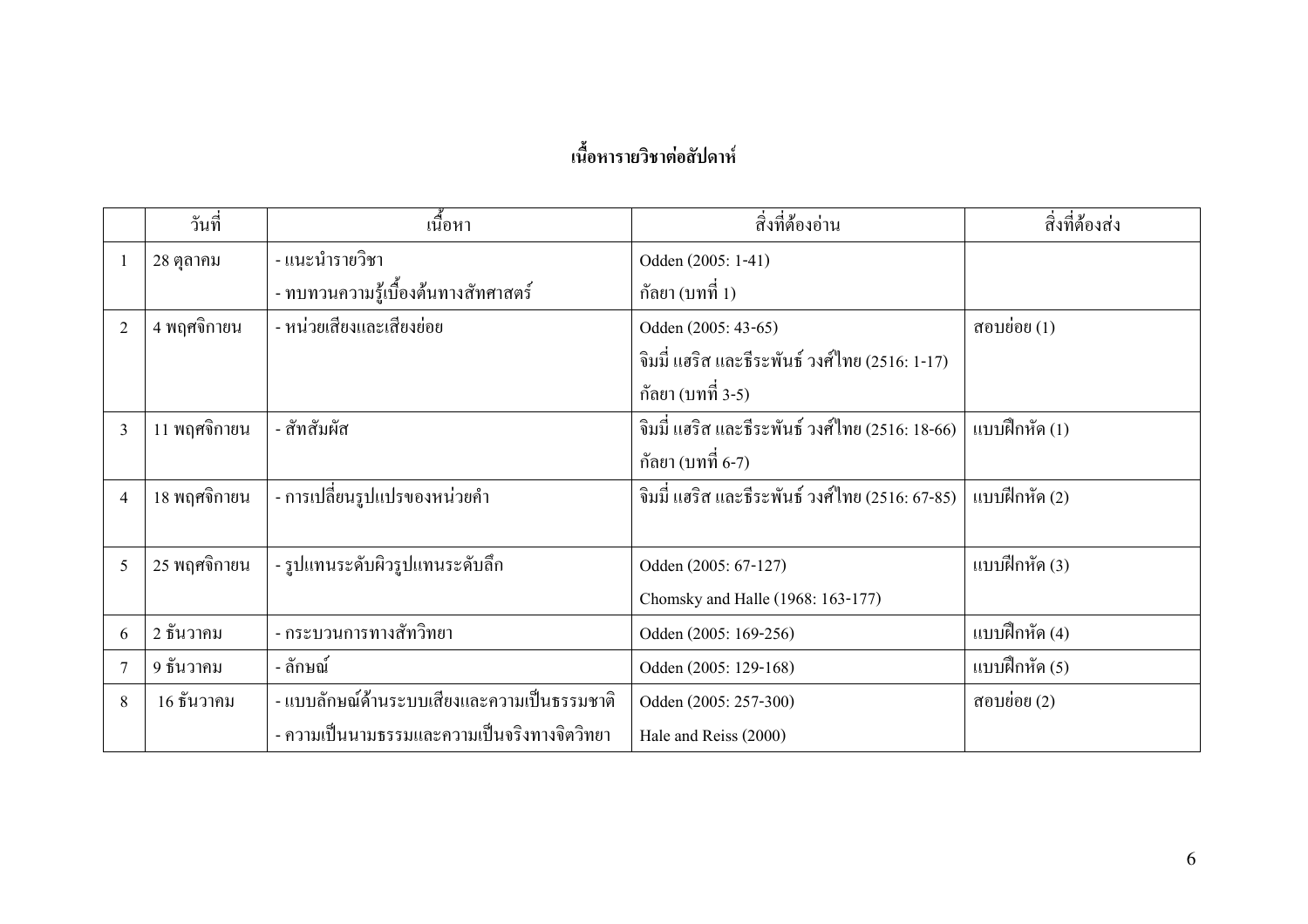|    |               |                             | Tumtavitikul (1993)        |                    |
|----|---------------|-----------------------------|----------------------------|--------------------|
| 9  | 23 ธันวาคม    | สอบกลางภาค (งค)             |                            |                    |
| 10 | 30 ธันวาคม    | ปีใหม่ (งด)                 |                            | หัวข้อโครงการวิจัย |
| 11 | $63$ ภาราคม   | - รูปแทนเชิงแนวรวม          | Odden (2005: 301-331)      | แบบฝึกหัด (7)      |
|    |               |                             | Goldsmith (1976: 225-252)  |                    |
|    |               |                             | Clements (1985)            |                    |
| 12 | 13 มกราคม     | - ระดับของโครงสร้างรูปแทน   | Kiparsky (1985)            | แบบฝึกหัด (6)      |
|    |               |                             | Keating (1990)             |                    |
| 13 | 20 มกราคม     | - กฎและข้อบังคับ            | Kager (1999: 1-50)         |                    |
|    |               | - ทฤษฎีอุตมผล               | Kisseberth (1970)          |                    |
|    |               |                             | วิโรจน์ (2551: 219-223)    |                    |
| 14 | 27 มกราคม     | - ทฤษฎีอุตมผล               | Kager (1999: 52-141)       | แบบฝึกหัด (8)      |
|    |               |                             |                            |                    |
| 15 | 3 กุมภาพันธ์  | - พยางค์และ โครงสร้างพยางค์ | Zec (2007)                 | ทบทวนวรรณกรรม      |
|    |               |                             | Hayes and Abad (1989)      |                    |
| 16 | 10 กุมภาพันธ์ | - บาทและการลงเสียงหนัก      | Kager (2007)               | แบบฝึกหัด (9)      |
|    |               |                             | Liberman and Prince (1977) |                    |
|    |               |                             | <b>Bennett</b> (1994)      |                    |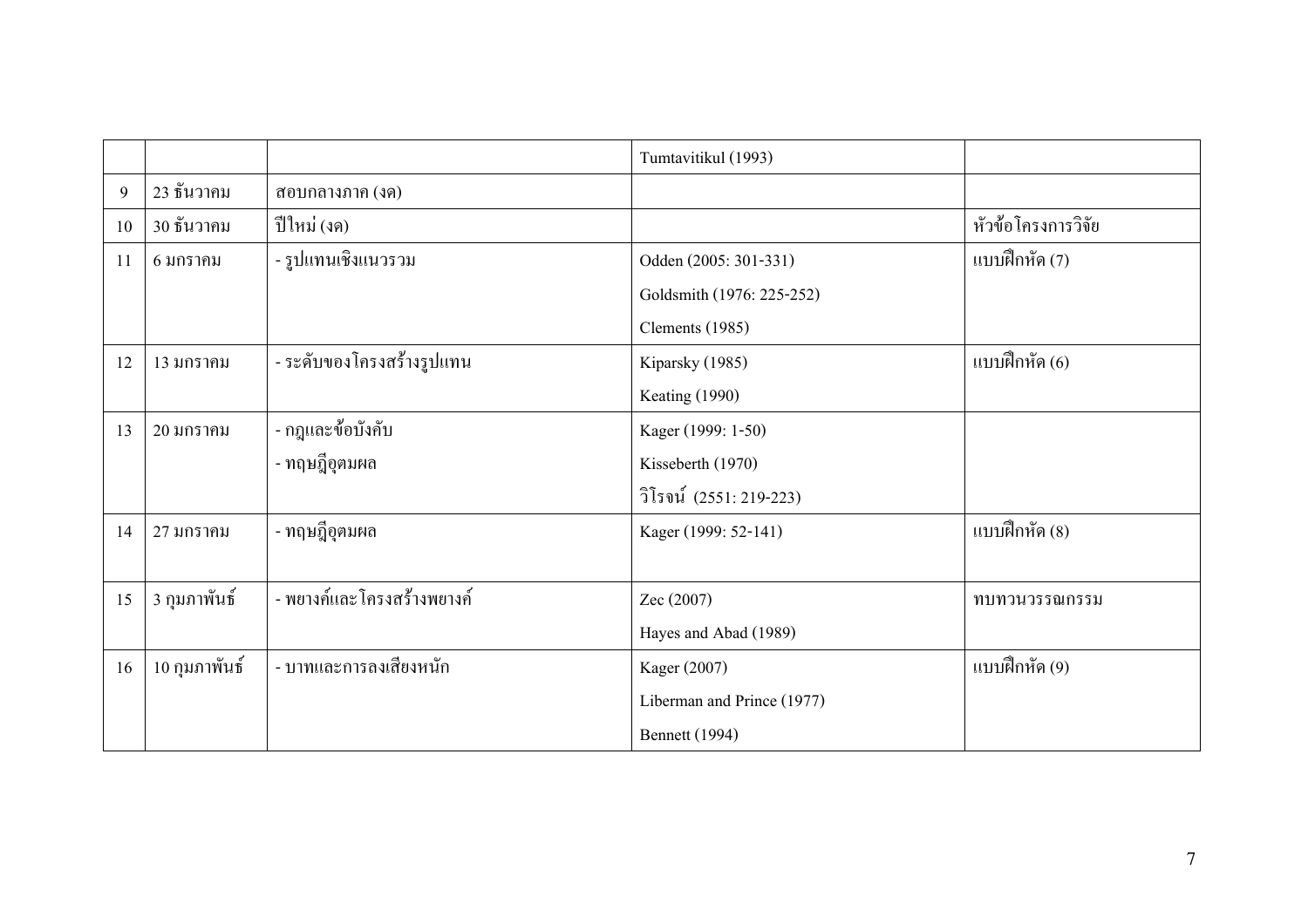| ่ 17 ∣ี่ 17 กุมภาพันธ์ | l - วรรณยุกต์และทำนองเสียง | Yip(1996)                        | นำเสนอข้อมูล |
|------------------------|----------------------------|----------------------------------|--------------|
|                        |                            | Hyman $(2006)$                   |              |
|                        |                            | Gussenhoven (2007)               |              |
|                        |                            | Beckman and Pierrehumbert (1986) |              |